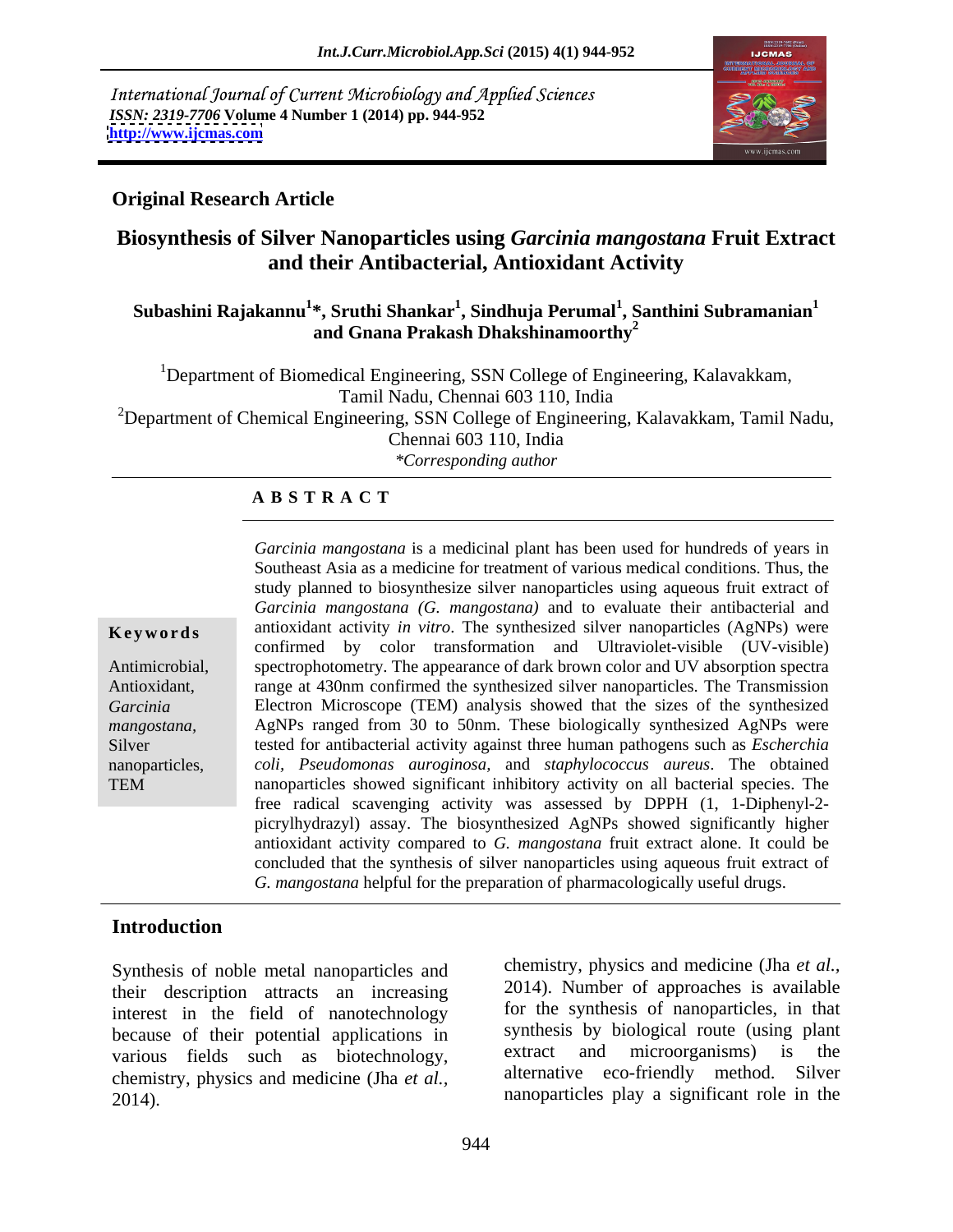field of biology and medicine and show a strong toxicity over microorganisms (Klueh such as *Escherichia coli* (*E.coli*), *et al.,* 2000). Silver nanoparticles are *et al.,* 2011), anti-inflammatory (Wong *et al.,* 2009), and antiviral (Lara *et al.,* 2010) activities. However, no reports demonstrate the aqueous fruit extract of *Garcinia mangostana* derived silver nanoparticles and

*Garcinia mangostana (G. mangostana) linn* belongs to the family of Guttiferae, has many properties such as antibacterial, anti fungal, anti oxidant, anti inflammatory, anti processing. About 2.5g is weighed and tumor, cosmetic uses, medicinal uses, oral transferred into 500ml beaker containing and pharmacological uses. It is a tree 7-8m high, known only from cultivation in South East Asia and subsequently taken by man to other parts of the tropic (Chaverri *et al.,* filter paper and the filtrate collected in a 2008). Fruit rind of the *G. mangostana* 250ml Erlenmeyer flask is cooled to room contains 7 13% of tannin, and a premier temperature and stored for further use source where xanthones are found in concentrated amounts (Jung *et al.,* 2006), which contribute in anti bacterial and anti oxidant properties.Green synthesis is one effective method of obtaining silver nanoparticles from the plant extract of *G*. (AgNO<sub>3</sub>) was prepared and used for *mangostana*. The reducing property of *G.*  biosynthesis of silver nanoparticles. 10 ml of *mangostana* extract is due to the presence of *G. mangostana* fruit extract was added into secondary metabolites xanthone derivatives. 95 ml of aqueous solution of 1 mM silver Therefore, the study planned that initrate for reduction into  $Ag<sup>+</sup>$  ions. It is then preparation of silver nanoparticles using *G. mangostana* would be useful to develop new

Silver nitrate was purchased from Sigma chemicals were purchased from Labchem *mangostana* (*G. mangostana* L.) were purchased from local market in

reported to possess antimicrobial (Samberg and *Staphylococcus aureus* (*S. aureus*) were Chennai,Tamil Nadu. The bacterial cultures such as *Escherichia coli* (*E.coli*)*, Pseudomonas aeruginosa* (*P. aeruginosa*)*,* obtained from Lifetech Research Centre, Chennai, India.

## **Preparation of plant extract**

its effect on human pathogens. The rind of the fresh fruit of *G. mangostana* is separated and washed thoroughly with distilled water. Then it is dried at  $50^{\circ}$ C in a  $\overline{C}$  in a hot air oven. The dried rind was ground in a domestic mixer and stored at  $4^{\circ}$ C for further <sup>o</sup>C for further 100ml of distilled water, mixed well and it is boiled in water bath for 1 hour. The extract obtained was filtered using Whatmann No.1 (Ravichandran *et al* ., 2011).

## **Bio synthesis of silver nanoparticles**

antimicrobial and antioxidant drugs. the color change from light to dark brown. **Materials and Methods CONSERVING EXAMPLE 2018 CONSERVING EXAMPLE 2019 12 UV-visible Materials**  reduced solution was centrifuged at 5000 Chemicals Company. All the other for 2 or 3 times to remove the extract from it Products, Chennai. The fresh fruit of *G.*  silver nanoparticles are then stored for Aqueous solution (1 mM) of silver nitrate 95 ml of aqueous solution of 1 mM silver ions. It is then boiled for 15 minutes at 80°C. Reduction of silver nitrate to silver ionswas confirmed by The formation of silver nanoparticles was also confirmed by UV-visible spectrophotometric analysis. The fully rpm for 20 minutes. The particles settled down are thoroughly washed with distilled and dried in hot air oven. The prepared further purposes (Rajasekar *et al.,* 2013*)*.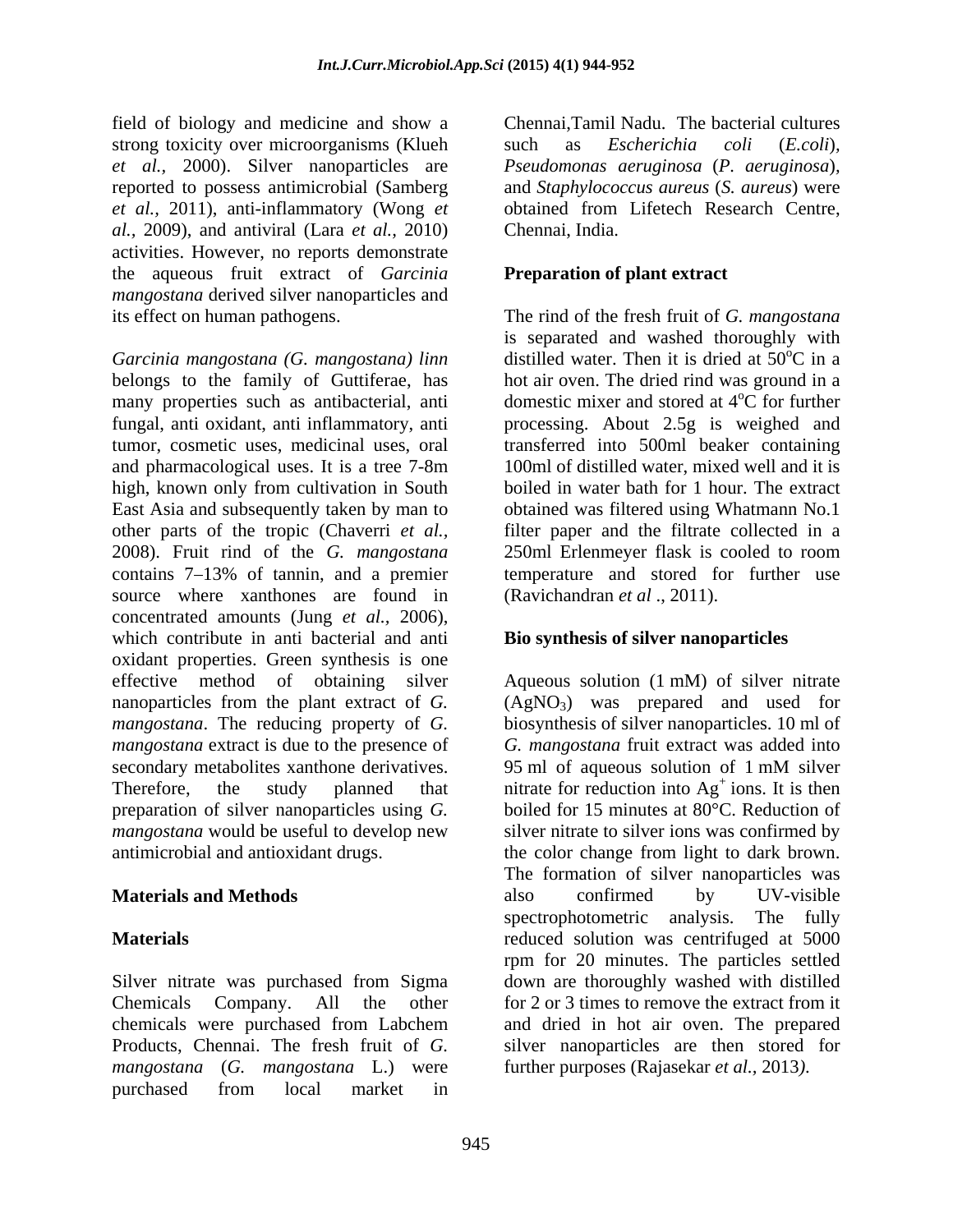### **Characterization of silver nanoparticles**

UV-Visible spectral analysis was done by for 24 hrs. The experiments were carried out using Jasco V-630 and the sample was in triplicates and the zone of inhibition was scanned between 300 and 700 nm at a scanning speed of 300 nm/min. The reduction of pure  $Ag<sup>+</sup>$  ions was monitored **Antioxidant property** by measuring the UV-Vis spectrum of the aliquot of the sample into deionized water. *in vitro* DPPH (1, 1-Diphenyl-2-

placing a drop of the silver colloidal solution measurements were performed and the size, respectively. Freshly prepared DPPH shape of the bioreduced silver nanoparticles

nanoparticles was determined by agar well diffusion method for *Escherichia coli, Pseudomonas aeuruginosa and Staphylococcus aureus.* The medium was The Scavenging activity of DPPH (%) was sterilized at 120°C in autoclave. Than the calculated by using the following equation medium was transferred into sterilized Petri % DPPH radical scavenging = [(Absorbance plates and kept at 37°C for solidification. of control -Absorbance of test Sample) / The bacterial strains were spread on the Petri plates using loop. On each plate, a

UV-Visible spectra analysis its silver nanoparticles (5ul) were added into single well of 3 m diameter was made using a gel punch. The *G. mangostana* extract and the wells. The plates were incubated at 37°C measured (Chakraborthy, 2008).

### ions was monitored **Antioxidant property Antioxidant property**

reaction medium after diluting a small The antioxidant activity was determined by One milliliter of the sample was pipetted picrylhydrazyl) free radical scavenging into a test tube and diluted with 4 ml of assay (Ara and Nur, 2009). The free radical deionized water and subsequently analyzed scavenging capacity of the aqueous extract at room temperature. The nanoparticle of *G. mangostana* and Biosynthesized solution showed maximum absorbance at AgNPs was determined using DPPH assay. 430 nm (Leela and Vivekanandan, 2008). DPPH solution (0.004% w/v) was prepared **Transmission electron microscopy (TEM)** *mangostana and* Biosynthesized AgNPs was Samples for TEM analysis were prepared by stock solution (10mg/100mL). From stock on a TEM copper grid. The films on the were taken in five test tubes & by serial TEM grids were dried and the excess is dilution with same solvent were made the solution was removed using blotting paper. final volume of each test tube up to 10mL The instrument was operated at an whose concentration was then  $20\mu g/mL$ , accelerating voltage of 80KV. TEM 40µg/mL, 60µg/mL, 80 µg/mL & 100µg/mL was obtained from TEM image these test tubes containing *Extract and* (Elavazhagan and Arunachalam, 2011). *biosynthesized AgNPS* (20 μg/, 40μg/mL, Anti-bacterial studies **and intervalled** and the subset of the absorbance was taken at 517 nm Anti-bacterial activity of aqueous *G.*  Control sample was prepared without adding mangostana fruit extract and silver any extract and nanoparticles. 95% methanol *in vitro* DPPH (1, 1-Diphenyl-2 in 95% methanol. The extract of *G.*  mixed with 95% methanol to prepare the stock solution (10mg/100mL). From stock solution 2mL, 4mL, 6mL, 8mL & 10mL dilution with same solvent were made the  $40 \mu$ g/mL,  $60 \mu$ g/mL,  $80 \mu$ g/mL &  $100 \mu$ g/mL respectively. Freshly prepared DPPH solution  $(0.004\% \text{w/v})$  was added in each of these test tubes containing *Extract and*  $60\mu$ g/mL,  $80\mu$ g/mL,  $100\mu$ g/mL) and after 10 min, the absorbance was taken at 517 nm using a UV-visible spectrophotometer). was used as blank (Subashini and Rakshitha, 2012).

(Absorbance of control)] x100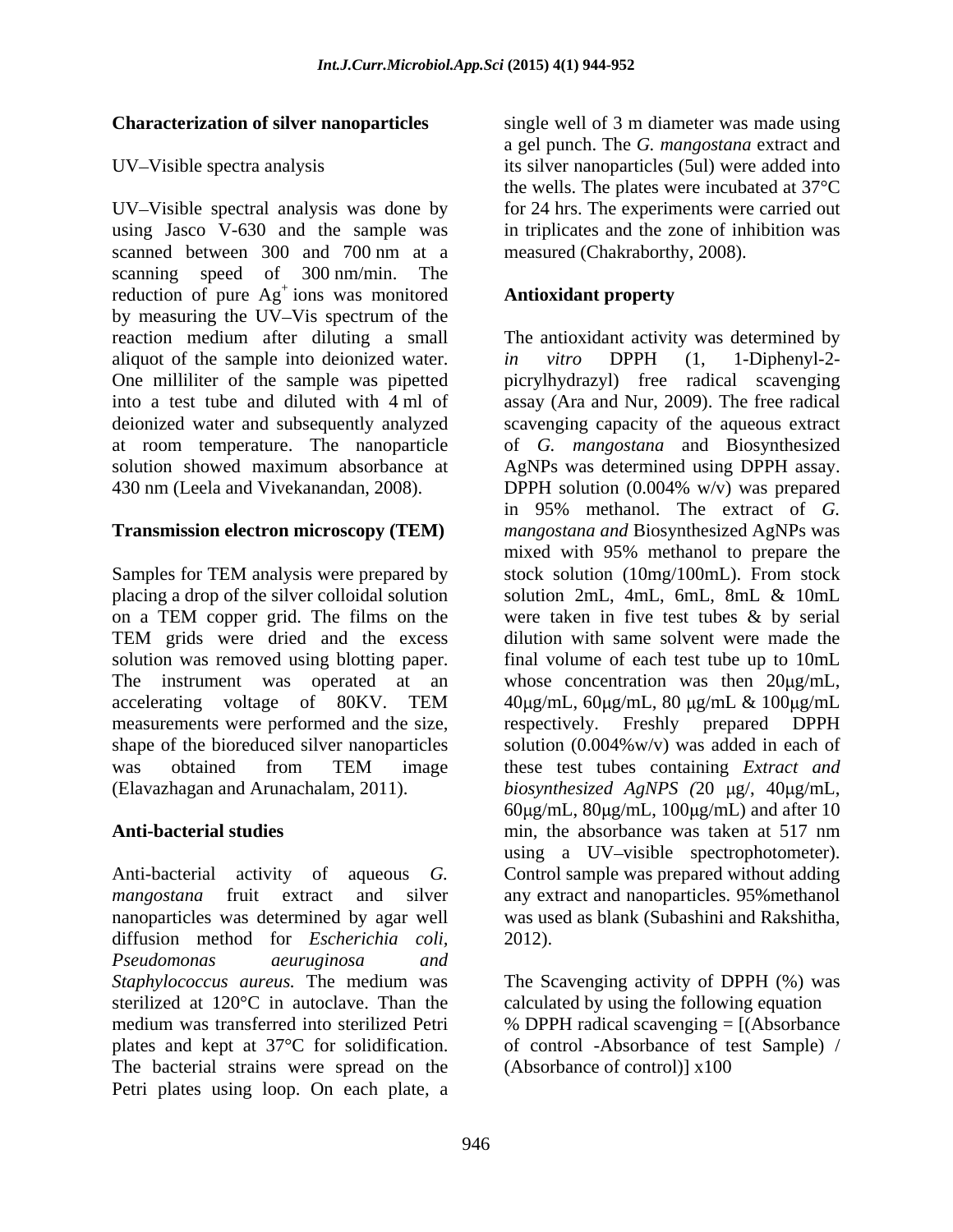The present research work used *G. mangostana* fruit for the biosynthesis of on microbial growth. The fruits of *G. mangostana* was dried and ground to fine *mangostana* extract was mixed with aqueous reduction of silver ions; which indicates the formation of silver nanoparticles which is represented in (Figure 1A & B). The color turned to reddish brown and this change has been observed in several investigations proved the formation of silver nanoparticles,<br>(Khandelwal *et al.*, 2010; Saxena *et al.*, shown in (Figure 3). TEM analysis reveals (Khandelwal *et al.,* 2010; Saxena *et al.,* 2010) that the AgNPs are predominantly spherical

The results of phytochemical analysis of the extract and AgNps are shown in (Table 1), which indicates the presence of secondary metabolites such as Tannins, Saponins, Flavonoids, Proteins, Anthraquinones, size and shapes ranges from 1 to 100nm. In Carbohydrates and Ascorbic acid, Phenol. The presence of phenolic compounds constitutes a major group of compounds that and 50nm. act as primary antioxidants which are mainly responsible for the reducing property of the

nanoparticles by *G. mangostana* extract was spectrophotometry. It was observed that the *mangostana* extract turned from light to dark brown after the reaction. The color

**Statistical analysis** transformation of *G. mangostana* extract Values are the mean  $\pm$  SD; (n=3). The levels vibrations in surface Plasmon of silver of significance were:\*P<0.05. Data within (Abdel Aziz *et al.,* 2014). The synthesized the groups are analyzed by paired sample T silver nanoparticles maximum range was test in SPSS20. The measured are using the UV-visible **Results and Discussion 430nm** (Figure 2) indicates the reduction of silver nanoparticles and studied their effect 2013), who have reported that the noble powder before subjecting to crude been suggested that Polyol components, phytochemical extraction. As the *G.*  flavonoids and terpenoids are mainly solution of 1mM silver nitrate it started to (Huang *et al.*, 2007). Thus the study change colour to reddish brown due to suggests that aqueous active components treated silver nitrate might be due to measured using UV-visible spectrophotometry. The peak located at Ag+ ions which further confirmed the formation of silver nanoparticles. It is correlated to the findings of (Caroling *et al.,* metal silver displays characteristic absorbance at around 410-430nm. It has responsible for the reduction of silver ions (Huang *et al.,* 2007). Thus the study like flavonoids, xanthones, and tannins of *G. mangostana* extract might reduce silver ions.

> Transmission electron microscopy analysis proved the formation of silver nanoparticles, shown in (Figure 3). TEM analysis reveals in morphology which correlated with the results of (Ravichandran *et al.,* 2011). The green synthesis of noble nanoparticles using plant or fruit extracts lead to the formation of crystalline nanoparticles with variety of the present study the TEM analysis revealed that the size of AgNPs ranged between 30 and 50nm.

extract (Obolskly *et al.*, 2009). fruit extract and biosynthesized AgNPs was The reduction of silver ions to silver distinguish the antimicrobial activity. measured using UV-visible three different pathogens, such as of initial color of silver nitrate treated *G. and Staphylococcus aureus* (Rai *et al.,* The antimicrobial activity of *G. mangostana* determined by agar well diffusion method to distinguish the antimicrobial activity. Antimicrobial activity was carried out on *Escherichia coli, Pseudomonas aeruginosa* 2009).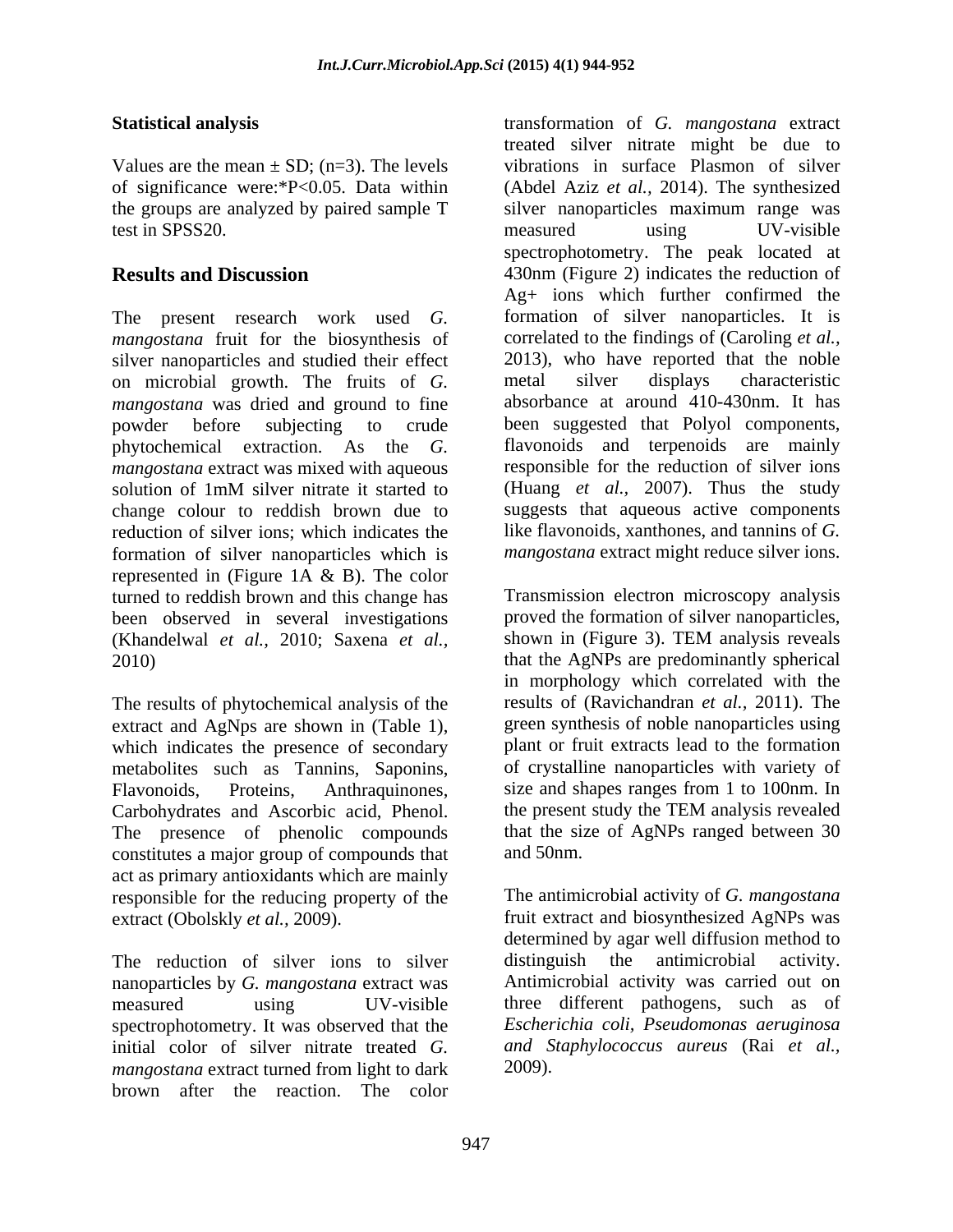| S. No    | <b>Chemical Constituents</b> |                  | Phytochemical |  |
|----------|------------------------------|------------------|---------------|--|
|          |                              | <b>Screening</b> |               |  |
|          |                              | <b>Plant</b>     | AgNps         |  |
|          |                              | extract          |               |  |
|          | Tannins                      |                  |               |  |
|          | Saponins                     |                  |               |  |
| <u>.</u> | Flavonoids                   |                  |               |  |
|          | Proteins                     |                  |               |  |
|          | Steroids                     |                  |               |  |
|          | Anthraquinones               |                  |               |  |
|          | Phenol                       |                  |               |  |
|          | Carbohydrates                |                  |               |  |
|          | Ascorbic acid                |                  |               |  |

**Table.1** Phytochemical screenings of plant extract and bio synthesized nanoparticles

+ present; - absent

 **Figure.1A** *G. mangostana* extract **B.** Biosynthesized AgNPs











Wavelength (nm)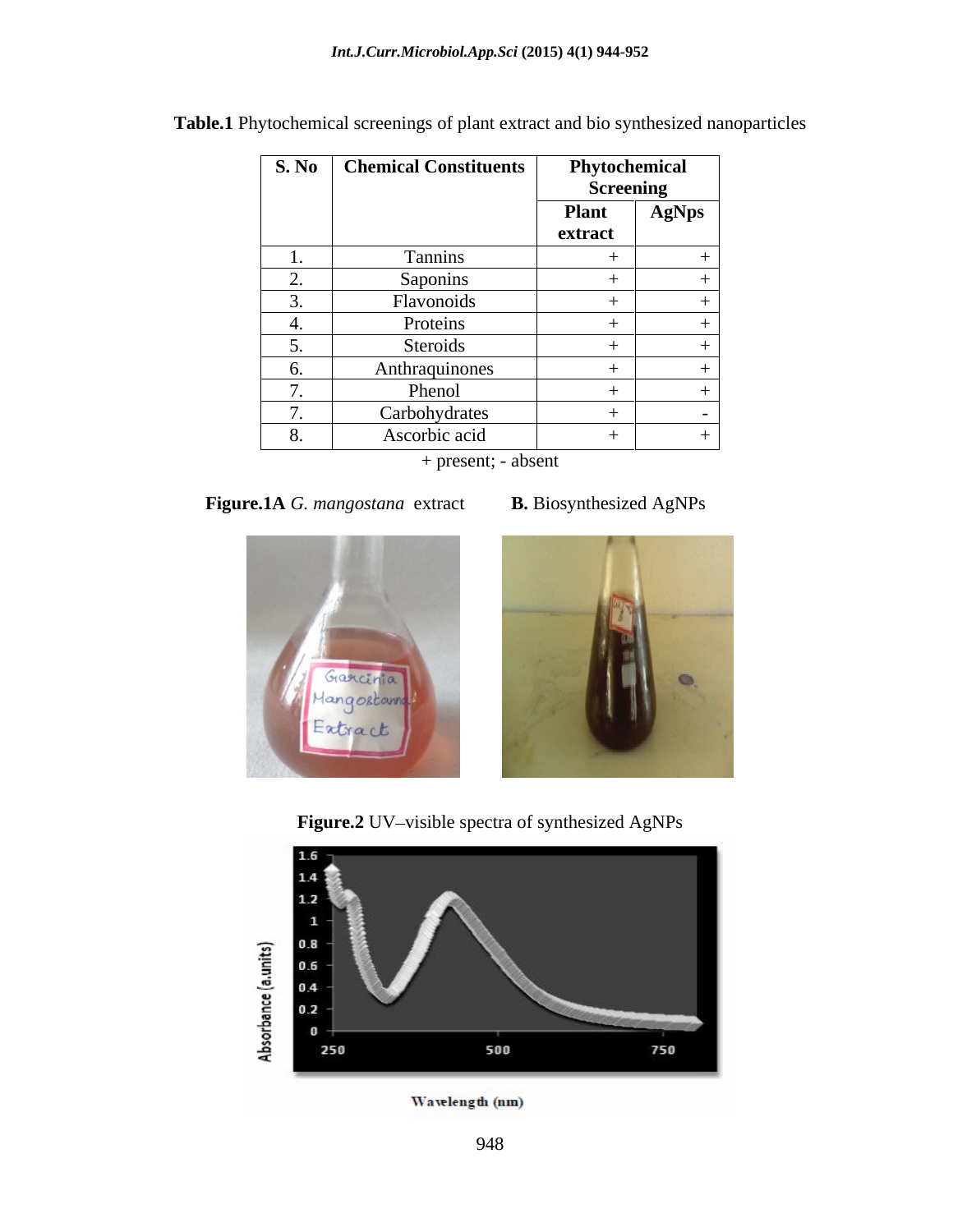**Figure.3** TEM analysis of Silver nanoparticles synthesized by *G. mangostana* extract at 39000x magnification showing particle size less than 50nm



**Figure.4** Effect of *G. mangostana* and silver nanoparticles on the growth of bacterial species



Values are the means  $\pm$  SD; (n=3). The levels of significance were\*P<0.05. Data within the groups are analyzed by paired sample T test. (EC - *Escherichia coli*, PA - *Pseudomonas aeruginosa,* SA -*Staphylococcus aureus*)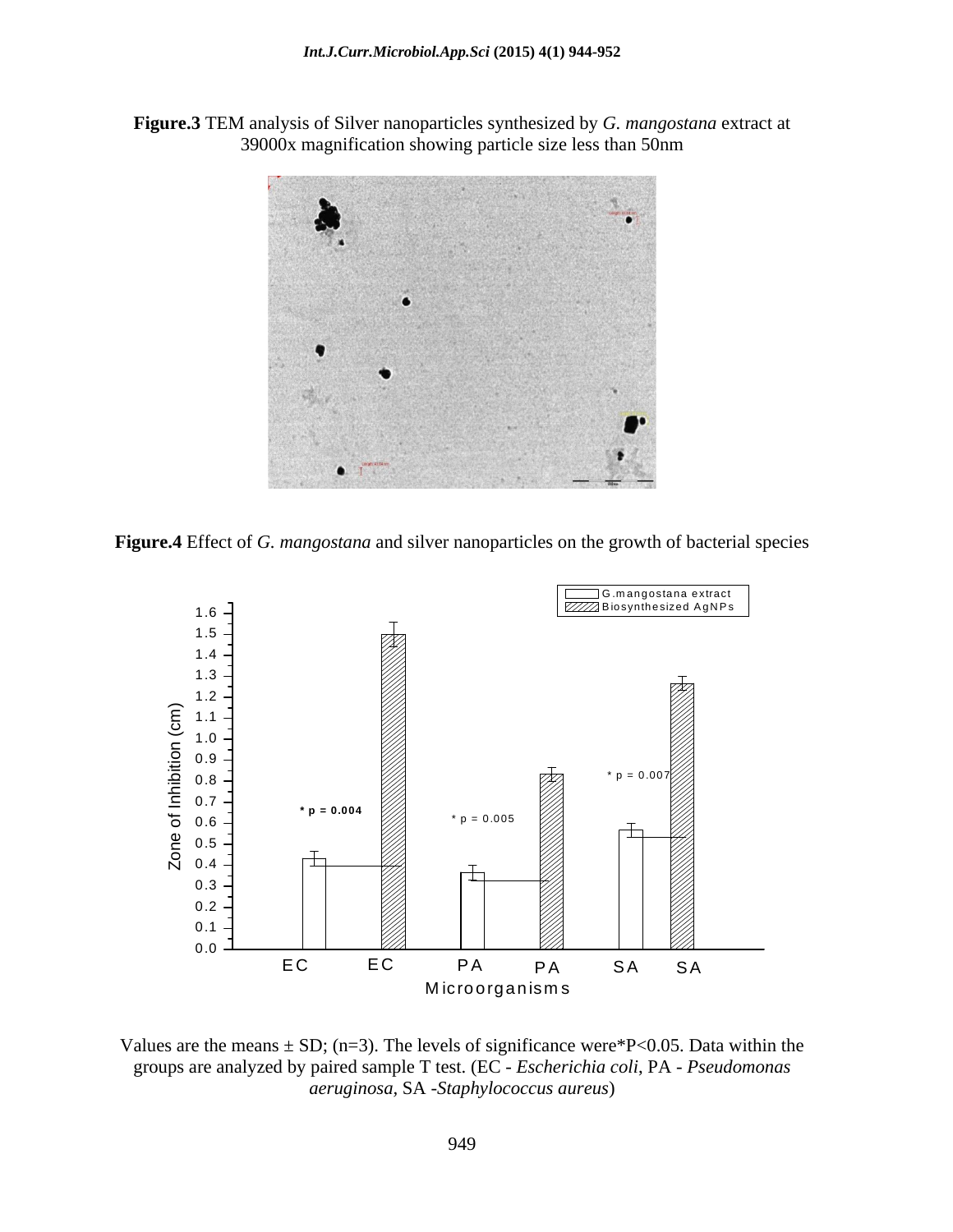



Values are the means  $\pm$  SD; (n=3). The levels of significance were:\*P<0.001 and:\*P<0.0001. Data within the groups are analyzed by paired sample T test.

Biosynthesized silver nanoparticles of silver nanoparticles could be the reason showed clear zone of inhibition as the for bactericidal activity of *G. mangostana* values are indicated in (Figure 4). *G. mangostana* derived silver nanoparticles displayed significant inhibition *(E. coli* (p<0.004), *P. aeruginosa* (p<0.005) and *S. aureus* (p<0.007) on the growth of bacterial species when compared with *G. mangostana* extract treated cultures. It has been reported that AgNPs attach to the function and penetrates directly with the bacterial outer membrane and releases Ag ions (Patil *et al.,* 2012). This study suggests that the membrane interacting ability and its function modulating nature  $\mu$  higher concentration (100  $\mu$ g/mL).

reduced silver nanoparticles

surface of the cell membrane, disturbs its values were increased in a dose dependent The antioxidant activity of *G. mangostana* fruit extracts and biosynthesized AgNPs was evaluated by using DPPH scavenging assay. As shown in (Figure 5), a significant difference was observed among the respective values obtained. The DPPH manner. The recorded value for the lowest concentration of the aqueous extract (20  $\mu$ g/mL) was 22.33  $\pm$  0.33 and this value was significantly increased to  $71 \pm 0.58$ , in higher concentration  $(100 \text{ µg/mL}).$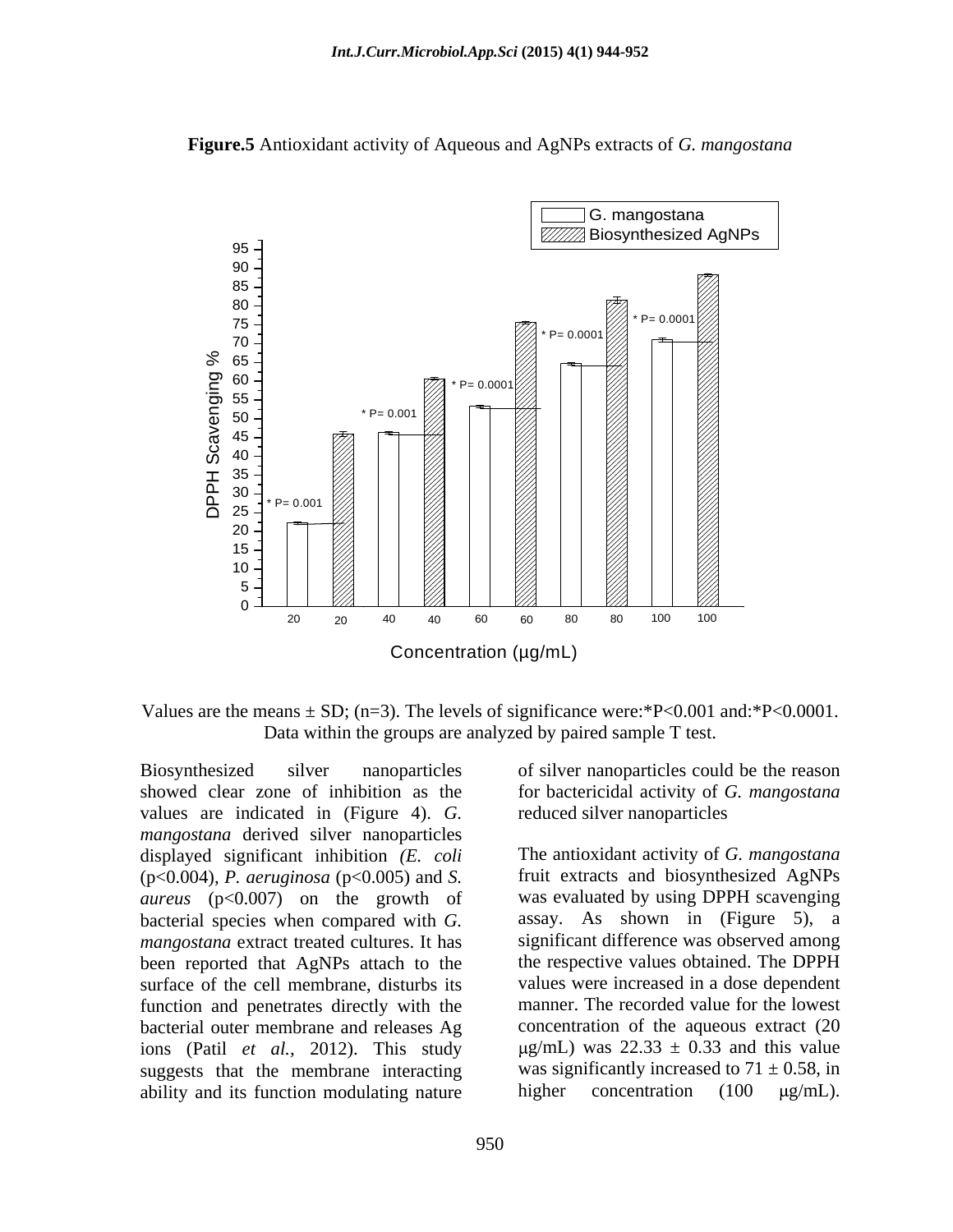However, these values recorded  $46 \pm 0.58$  statistical analysis and useful comments and 88.33 ±.033 for the two concentrations during the preparation of manuscripts. of the biosynthesized AgNPs respectively indicating that the plant AgNPs possessed References a significantly  $[20\mu g/mL$   $(p<0.001)$ , 40 g/mL (p<0.001), 60 g/mL (p<0.0001, 80  $\mu$ g/mL (p<0.0001) and 100  $\mu$ g/mL (p<0.0001)] higher scavenging activity when compared to the *G. mangostana* fruit of silver nanopartilcels biosynthesized<br>extract alone. It has been reported that the using *chenopodium murale* leaf extract alone. It has been reported that the antioxidant activity of *G. mangostana* fruit extract is due to the presence of phenolics and it is responsible for redox properties, which allow them to act as reducing agents, hydrogen donors and singlet oxygen quenchers (Arasali and Kadimi, https://www.com/2009.pdf/2009.pdf/2009.pdf/2009.pdf/2009.pdf/2009.pdf/2009.pdf/2009.pdf/2009.pdf/2009.pdf/2009.pdf/2009.pdf/2009.pdf/2009.pdf/2009.pdf/2009.pdf/2009.pdf/2009.pdf/2009.p 2009). Moreover, the results also indicated that the increase in antioxidant activity of antioxidant properties from *Garcinia* biosynthesized AgNPs, compared to plant extract suggested that the plant extract itself is responsible for activity and silver  $\frac{56}{34}$ nanoparticles enhances more antioxidant

In conclusion, the current study exposed a simple approach for the biosynthesis of Ag nanoparticles by using aqueous extract of the fruits of *G. mangostana* as the reducing agent. The biosynthesized activity of the leaf extracts of nanoparticles have been characterized by TEM, and UV- VIS spectroscopy. The AgNPs are crystalline in nature and the Chaverri, J.P., Rodríguez, N.C., Ibarra, M.O., size of silver nanoparticles is in the range 30nm-50 nm. The biosynthesized AgNPs have antibacterial activity and antioxidant effect and proved to be probable 46:3227-3239. candidates for medical applications where Elavazhagan, T., Arunachalam, K.<br>antioxidant and antimicrobial activities are *Memecylon edule* leaf antioxidant and antimicrobial activities are *Memecylon* edule leaf extract highly essential. Hence the synthesized<br>nanoparticles have possible applications in anoparticles. Int. J. Nanomed. nanoparticles have possible applications in formulations gold nanoparticles have possible applications in the state of the modified state of the modified state of the modified state of the modified state of the modified st the medical field especially in drug delivery process.

# **Acknowledgements**

The authors are thankful to Ms. B. Cinnamomum camphora leaf. Geethanjali, for the support to perform

# **References**

- Abdel-Aziz, M., Shaheen, M.S., El-Nekeety, A.A., Abdel Wahhab, M.A. 2014. Antioxidant and antibacterial activity of silver nanopartilcels biosynthesized using *chenopodium murale* leaf extract. *J. Saudi Chem. Soc.,* 18: 356 363.
- Ara, N., Nur, H. 2009. In vitro antioxidant activity of methanolic leaves and flowers extracts of *Lippiaalba*. *Research J. Med. Medical Sci*., 4(1): 107–110.
- Arasali, S.Z., Kadimi, U.S. 2009. A study of antioxidant properties from *Garcinia mangostana l.* pericarp extract. *Acta Sci. Pol., Technol. Aliment,* 8(1): 23 34.
- activity. Suja, R. 2013. Biosynthesis of silver Caroling, G., Tiwari, S.K., Ranjitham, M., nanoparticles using aqueous *Broccoli* extracts characterization and study of antimicrobial, cytotoxic effects. *Asian J. Pharm. Clin. Res., 6:* 165–172.
	- Chakraborthy, G.S. 2008. Antimicrobial *Calendula of icinalis* (Linn.), *J. Herbal Med. Toxicol., 2: 65-66.*
	- Pérez-Rojas, J.M. 2008. Medicinal properties of *mangosteen (Garcinia mangostana)*. *Food Chem. Toxicol.,.* 46: 3227–3239.
	- Elavazhagan, T., Arunachalam, K.D. 2011. *Memecylon edule* leaf extract mediated green synthesis of silver and gold nanoparticles. *Int. J. Nanomed*.<br>6: 1265–1278.
	- Huang, J., Li, Q., Sun, D., Lu, Y., Su, Y., Yang, X., Wang, H., Wang, Y., Shao, W., Hong, N.J., Chen, C. 2007. Biosynthesis of silver and gold nanoparticles by novel sundried *Cinnamomum camphora* leaf*.*